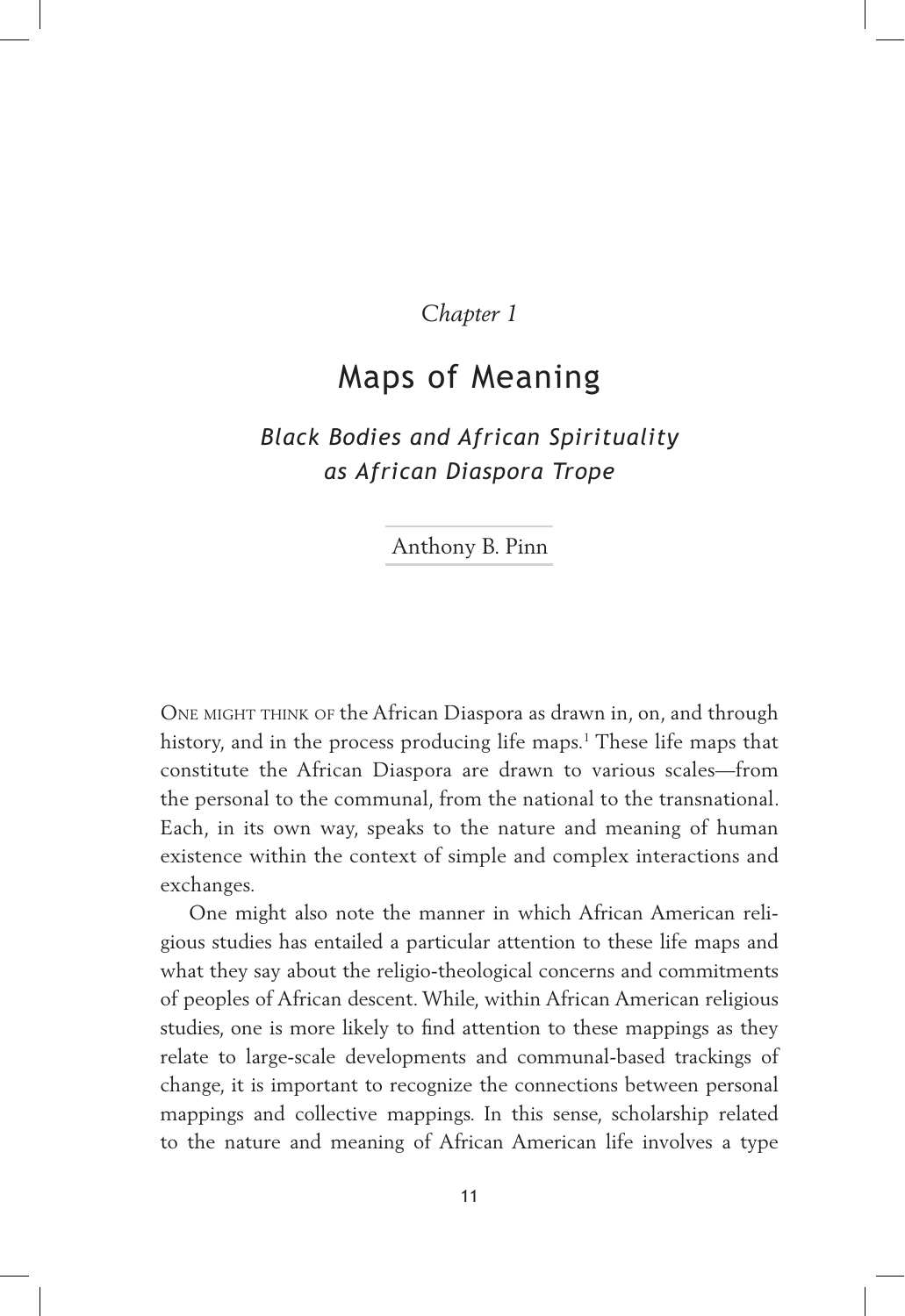of layering—of producing greater detail, a richer cartography, through overlapping presentations.

It strikes me that Peter Paris's *The Spirituality of African Peoples* provides an example of this layering process, entailing both the personal and the communal. Paris, in his intellectual and personal geography, represents the reach of the Diaspora. Born in Canada, educated in the United States, and intellectually and emotionally drawn to the Caribbean and Africa, Paris's work marks an effort to recognize the overlapping nature of moral vision and ethical conduct. That is to say, Paris sees through academic concern and personal experience the shared cartography of contact and conquest that marks our world; and, as an ethicist, he seeks to develop a moral vocabulary and grammar for discussing and addressing the messy nature of human life. From his perspective—with which I would agree—discussion of the African Diaspora involves multidirectionality; it involves highlighting both the transnational nature of contact between Africans and Europeans as well as the impact of this contact and conquest on particular communities and individuals.

In what follows, I give attention to the theoretical significance of Paris's notion of "African spirituality" which undergirds his more recent work by arguing that his concept of spirituality serves as a useful trope by which to explore the linkages over time between various African peoples. Unlike other ways in which the African Diaspora is presented as a mode of analysis, Paris's offering foregrounds religion as a primary expression of world making by African peoples. However, I begin with a few questions concerning the shape and content—the particularities of Paris's notion of religion as a common framework lodged within the larger conceptual arrangement of African spirituality. That is, I would like to say a few words concerning the manner in which Paris "reads" the religious.

#### Religion and African Peoples

For Paris, the religious message highlighted by the movement and positioning of peoples of Africa is clear and straightforward, and without significant variation from a general cosmic theme: people of African descent have been and continue to be defined by commitment to the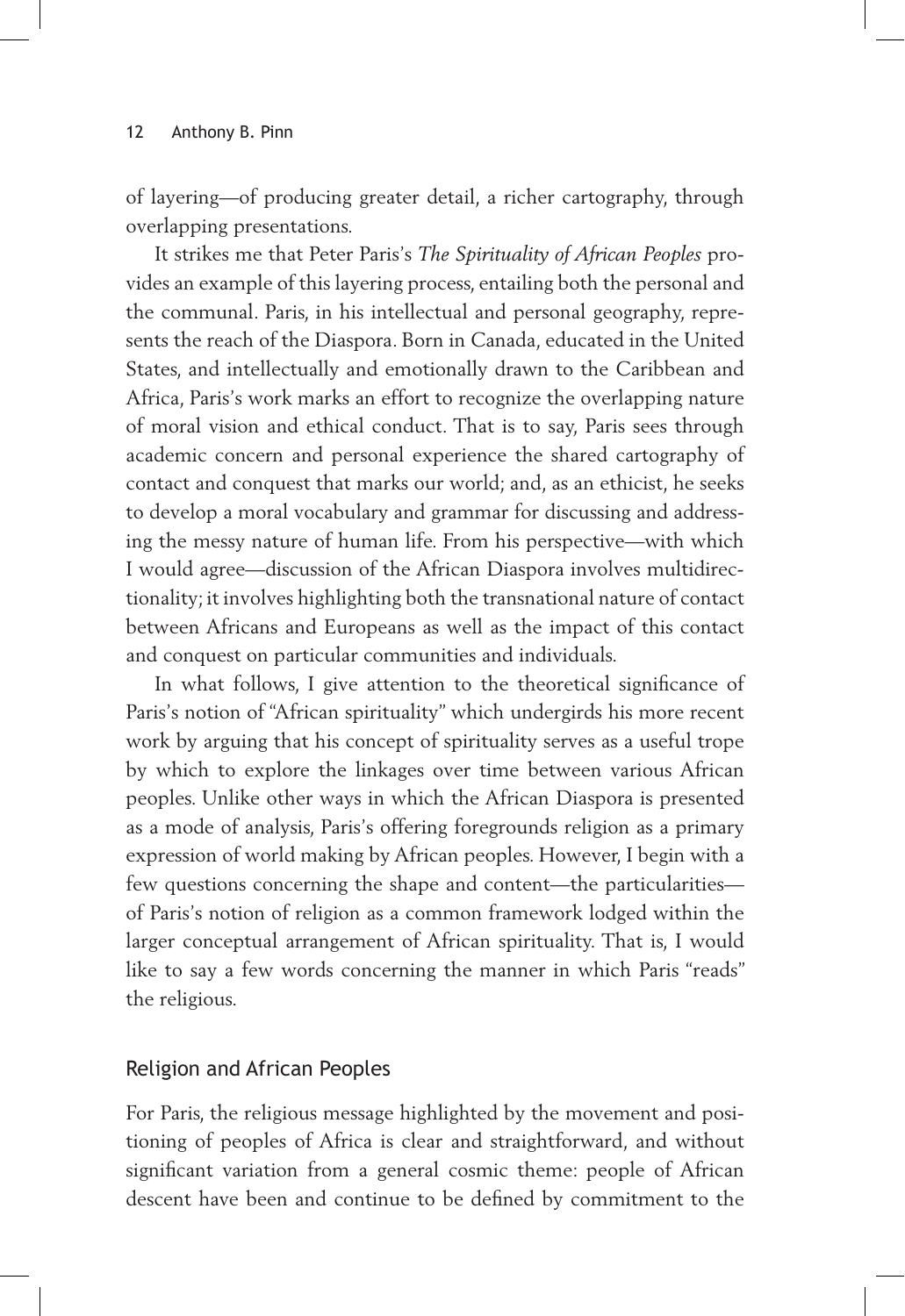idea of supernatural realities (e.g., god[s]). In his words, "One of the most important marks of continuity between Africans on the continent and those in the diaspora is their common belief in a transcendent divine power primordially related to them as the creature and preserver of all that is."2 Whether defined in theistic, polytheistic, or henotheistic terms, for Paris Africans and African Americans are anything but atheistic in outlook. Why Paris might make this claim—the numerical dominance of divinity-based religious systems—is somewhat apparent; but does this logic really stem from the lived experience and commitments found within the African Diaspora?

"There are no atheists among them," he boldly proclaims.3 (And, it is safe to believe, based on the blending of past and present in his writing, that Paris means by this a declarative statement covering all recorded time.) Really? How does one support such a claim? In light of Paris's assumption, what does one make for example of the posture of African leaders such as Kwame Nkrumah or Cheikh Anta Diop, who, some scholars argue, is humanistic in orientation? More to the point, what does one make of the humanist, agnostic, and atheistic sensibilities represented in certain examples of popular culture—such as some blues and folktales—found within the African Diaspora?<sup>4</sup> Is it reasonable to exclude from consideration nontheistic, agnostic, and atheistic orientations? And if so, based on what established and transparent criteria?

Paris is rightly concerned with presenting a phenomenology of religion as resistance against modalities of "structural racism"5 experienced by African peoples; yet, is it reasonable to frame such resistance only within the context of divinity-based systems? Such a theory of unified religious outlook does not involve the "historical retrieval and reinterpretation" Paris deems vital to the promotion of personhood within a context of proper "social development." Rather, it might be said to entail a form of religious imperialism whereby the real thickness and variety of African/ African American religiosity is truncated. His sense of the religiosity of African peoples is based on the use of a particular hermeneutic that one might call the hermeneutic of the problem of evil. That is to say, implicit in Paris's recounting of the dread of structural racism is an assumption that severely oppressed peoples are only able to avoid total destruction, avoid nihilism, through the presence of more powerful forces working on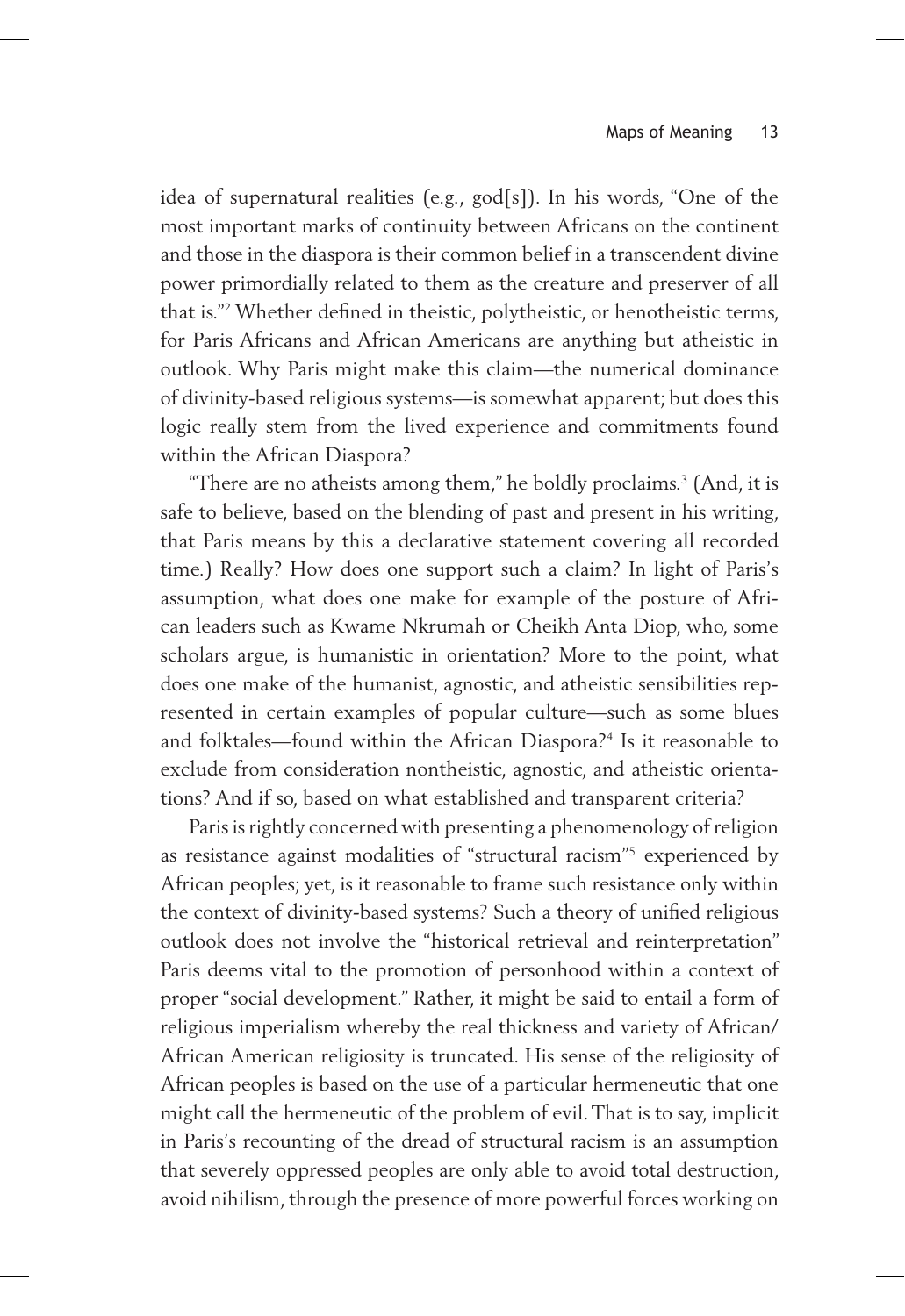their behalf. His is a narrow, theologically based formulation of the logic of struggle. In short, it suggests selective historical and cultural memory whereby the religious landscape of the African Diaspora is presented in a way that does not challenge Paris's perceptions.

In *The Spirituality of African Peoples*, Paris refers to Toni Morrison, but without noting her rather balanced depiction of historical-cultural memory. From Morrison's perspective, memory is rather fragile—premised on what we seek to retain and what we surrender (either by force or by choice). $\rm^6$  Hence, what is known about the frames of life meaning(s) developed and embraced within the African Diaspora cannot be stated with lingering certainty. Therefore, Paris's hard-and-fast claims concerning the limited scope of religious (or "secular") commitments should be interrogated and challenged in that he assumes clarity without respect to what, if Morrison is taken seriously, cannot be known with certainty. That is to say, the manner in which divinity-based religious traditions dominate the landscape of African American communities does not suggest the nonexistence of alternative approaches that question, if not reject, divinity-based systems.

I would suggest the mechanisms of oppression resulted in a variety of creative and imaginative responses from people of African descent some of which were divinity based and others that rejected such allegiances and instead sought life meaning(s) through a clear focus on the mundane. I would not argue for one approach over against another but, rather, that African peoples employed both theistic and nontheistic orientation as a way to make sense of the world. To suggest otherwise, I believe, involves a type of exclusionism—a cartography of life meaning that privileges certain formulations and in this way ignores the overlapping, conflicting, and "messy" religious arrangements that dot the landscape of the African Diaspora.

This is the source of dissonance within *The Spirituality of African Peoples*: Paris seeks a broad and flexible theory of life meaning(s), but limits this possibility through a grammar of religiosity that is rather fixed, and one that takes as paradigmatic a god(s)-centered framework.<sup>7</sup> In this sense, his posture might be read as a type of religious exceptionalist stance—a privileging of a divinity-based orientation to the exclusion of other possibilities.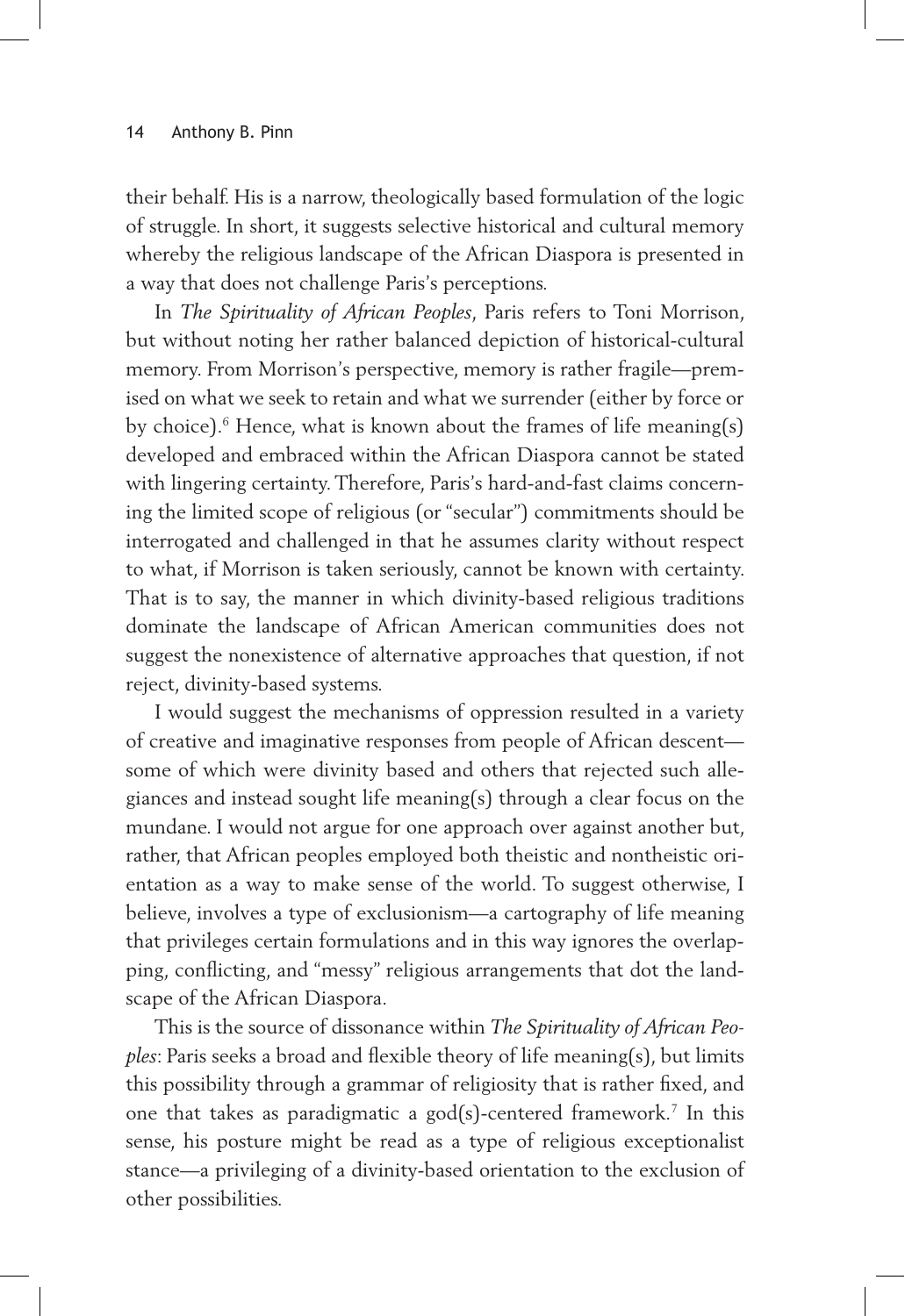There are common features of experience for peoples of African descent as they battle structural racism, and some of these linkages involve the "religious and moral ethos,"8 as Paris puts it, associated with Africa. But that is not to say their quest for meaning (vis-à-vis religion) can be so easily defined as a unified commitment to cosmic forces.

Fortunately, this is not the primary selling point of Paris's project. In other words, the project's fundamental value is not found in his description of religion but in the larger and more abstract notion of African spirituality. And, I believe his notion of African spirituality as he defines it does not require acceptance of his description of religion.

#### African Diaspora and African Spirituality as Trope

I must note my critique of Paris's phenomenological presentation of religion is not meant to reject the significance of divinity-based orientations. His effort to retrieve the significance of religion within the African Diaspora is to be appreciated. My aim, therefore, is to put those orientations into a context of religious pluralism that recognizes strong difference. The focus of this short essay is not simply a refutation of Paris's rejection of the possibility of an African atheism (or humanism for that matter).

It seems to me "African spirituality" does not function well as a general concept of religiosity due to narrowness of definition. Yet, there is a manner in which it might function as a trope or conceptual arrangement for framing what has been called the African Diaspora. Mindful of this, I am interested in the manner through which his framing of the African Diaspora as African spirituality might provide a corrective to theorizations of the African Diaspora that tend to minimize the religious markings of that shared cartography of African peoples.

For instance, while Paul Gilroy has mapped this Diaspora by offering the "black Atlantic" as a vital "unit of analysis," he has failed to give sufficient attention to the place of Africa in the matrix and he tends to see the significance of cultural production such as African American music devoid of necessary connection to the religious and theological intent of certain musical forms.9 On the first point, Gilroy focuses on the manner in which a cultural grid marks the American hemisphere (and Europe by extension). In his words,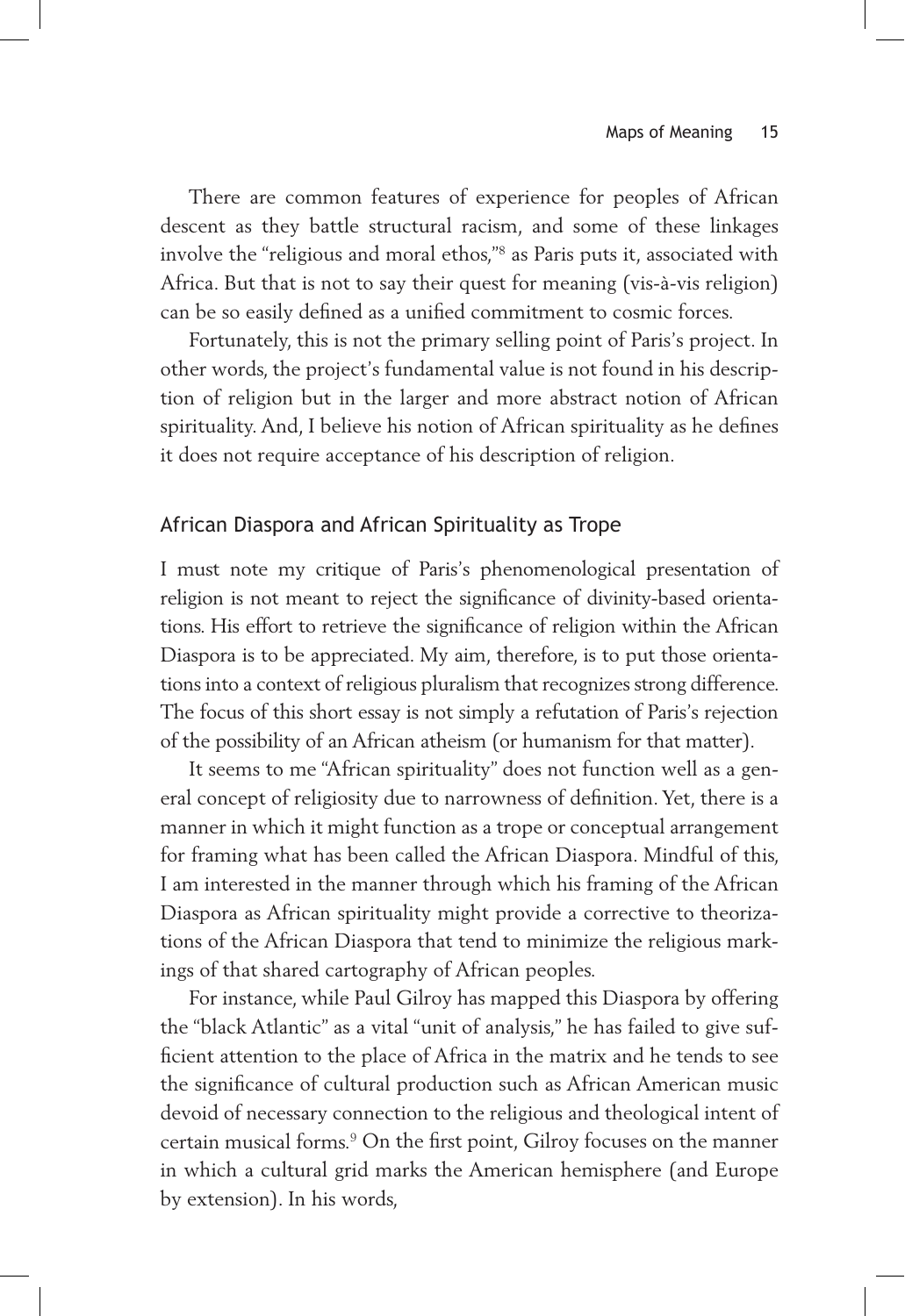Artistic expression, expanded beyond recognition from the grudging gifts offered by the masters as a token substitute for freedom from bondage, therefore becomes the means towards both individual self-fashioning and communal liberation. Poises and poetics begin to coexist in novel forms—autobiographical writing, special and uniquely creative ways of manipulating spoken language, and, above all, the music. All three have overflowed from the containers that the modern nation/state provides for them.<sup>10</sup>

What Michelle Wallace notes in support of attention to the visual arts can be extended: Much study of African American (or one might argue diasporic) development privileges music and dwarfs the importance of other cultural markers of meaning and identity.<sup>11</sup> Paris's turn to spirituality as trope does not restrict materials for examination and in that way is free to interrogate a fuller range of sources for their meaning-making importance.

While Gilroy's analysis is vital, it fails to consider Africa as anything more than a place of departure—the starting point for this cultural matrix but not a vital component of its continuing cultural impact. Michael Gomez alludes to this oversight when arguing for an alternate take on the shape and content of the African Diaspora. "Envisioning of an African Diaspora vitally and inextricably linked to the histories, cultures, and communities of Africa," he writes, "is at least as valid as the notion of a black Atlantic that effectively excludes the continent (save as source of a primordial and unrecoverable inception)."12

Concerning the second point, I am not arguing that religion within the African Diaspora has received no attention by scholars, in that there are numerous volumes discussing the emergence and development of religious traditions throughout the African Diaspora. Yet, these works tend to consider religion important cultural material (read historically) but not the "stuff" out of which a theory of the African Diaspora develops.13 Rather, I am suggesting theorizing of the African Diaspora tends to give little consideration to the manner in which religion might inform conceptualization, the abstract framing of what we mean by African Diaspora. That is to say, it is rare for religion to be understood as not simply the "content" but also as the "form" of the Diaspora.<sup>14</sup> In this sense, Paris offers a useful heuristic framework.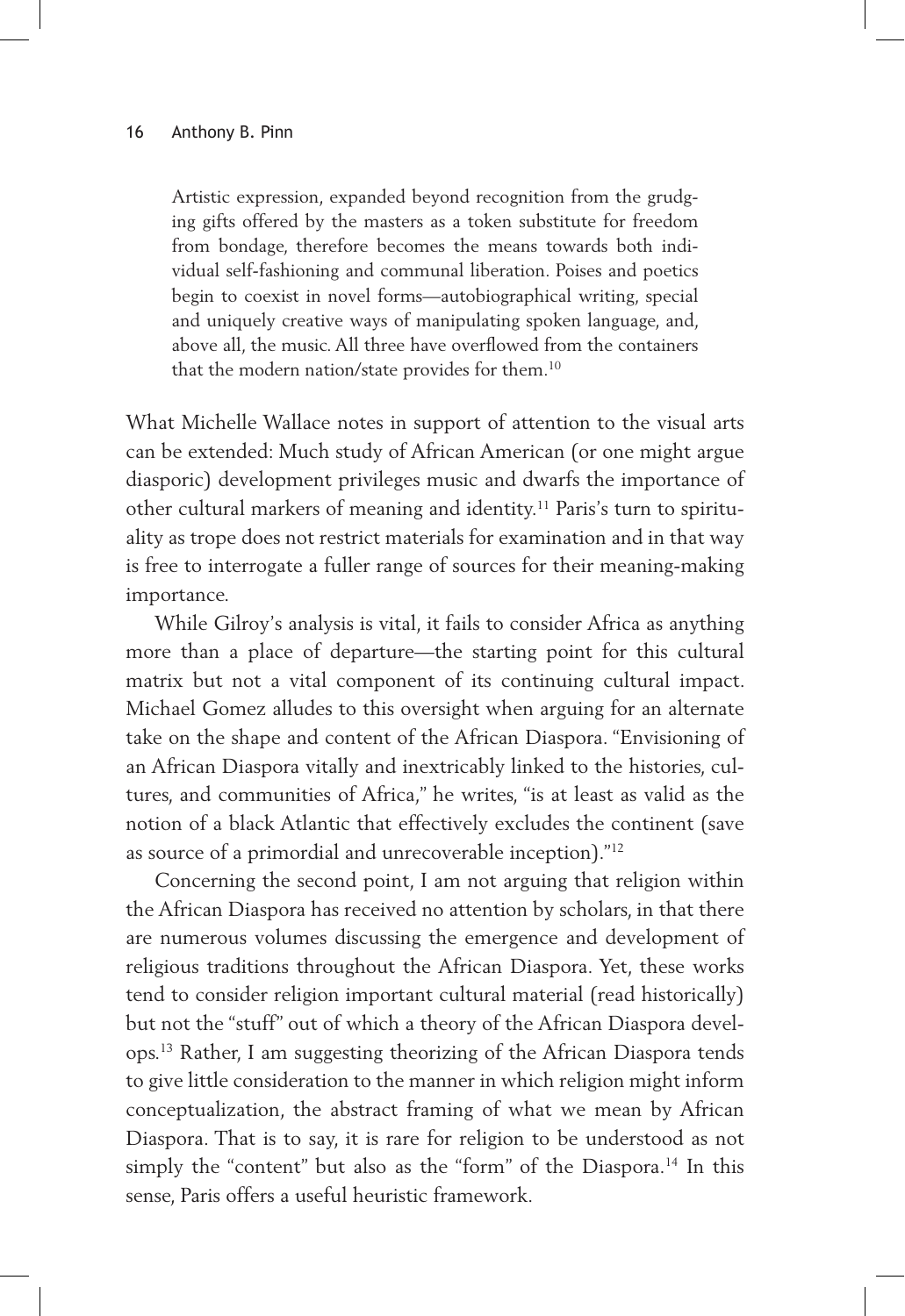Paris's notion of spirituality as theory and cartographic framing of the African Diaspora plays on Du Bois's language of "soul" in that it speaks to a general connectedness, self-consciousness—worldview—that connects the individual to a larger reality defined in terms of sociocultural postures, grammars, and symbols. In Paris's words, "Metaphorically, the spirituality of a people is synonymous with the soul of a people: the integrating center of their power and meaning."15 Put differently, the "soul" in this sense is the "force" that shapes and moves human history. And spirituality codes a general and shared matrix of experience and life meaning(s) in that "the 'spirituality' of a peoples," as Paris remarks, "refers to the animating and integrative power that constitutes the principal frame of meaning for individual and collective experience." Spirituality here conceived entails recognition of the synergy between nature, human history, and the general "push" of life.16

The benefit of Paris's framing of transnational developments as spirituality—although his depiction of religion within the Diaspora does not successfully maintain this tension—involves his continuous movement between various points of contact. Paris does not simply appeal to the United States and cultural developments within that context as representative of developments elsewhere. Instead, he maintains a complexity and "thickness," the overlapping spheres that make up diasporic experience(s) and avoids the critique offered by Tiffany Ruby Patterson and Robin D. G. Kelley:

Diaspora has always been employed (invoked) in such a way as to hide the differences and discontinuities. The very concept of diaspora has been extracted from peoples' lived experiences and then molded into metaphors for alienation, outsiderness, home, and various binary relationships such as alien/native. The metaphor has come to represent those experiences and, in so doing, erases the complexities and contradictions as it seeks to fit all within the metaphor. Indeed, the experiences of those located in the United States, for example, have often come to stand for those not in the US or used as the standard of comparison.<sup>17</sup>

What Paris captures through this theorizing of intrinsic connection is the ebb and flow of cultural formulations, the flexible and porous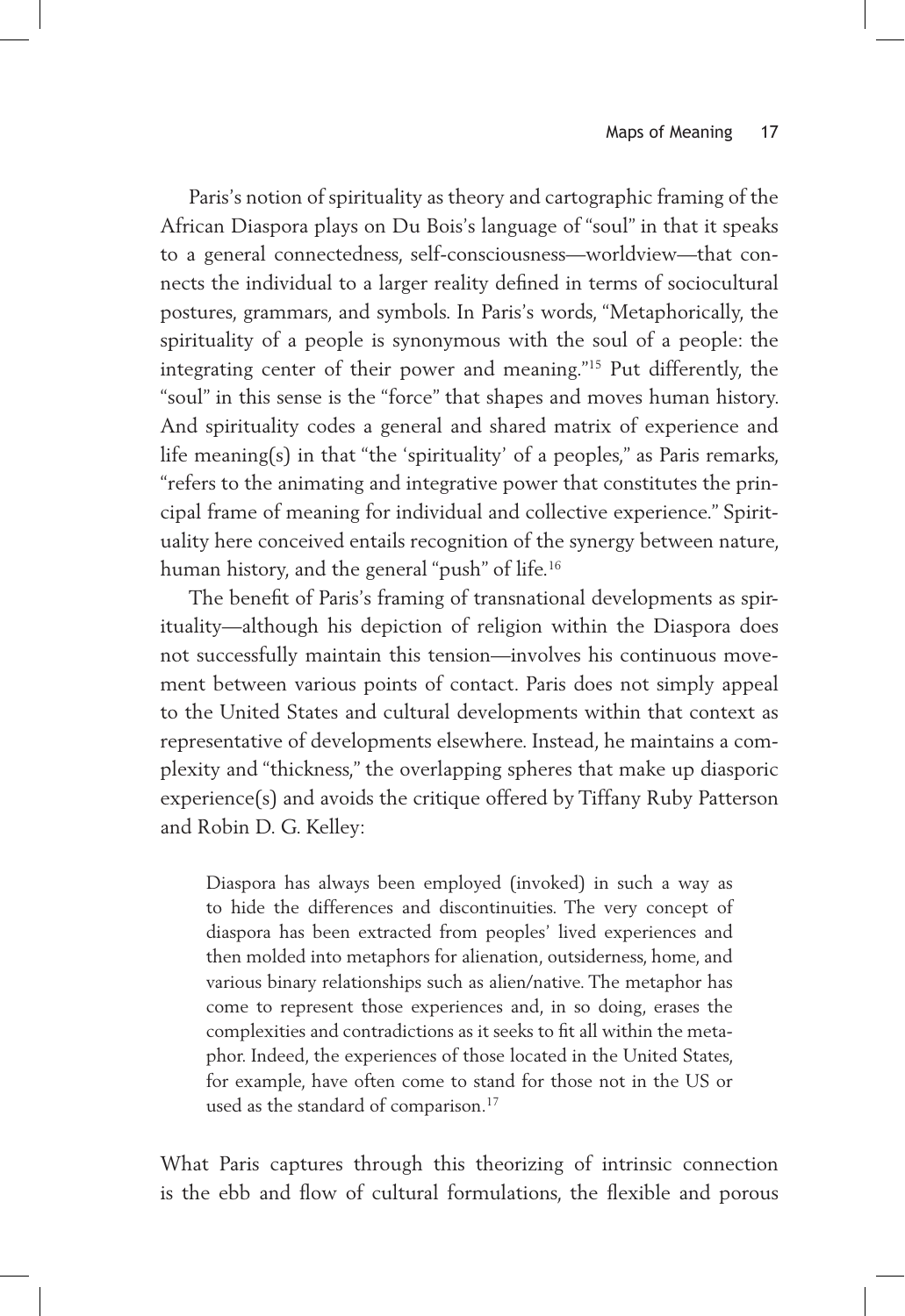nature of national boundaries as the yearning for life of peoples push against the logic of distinction that marks modern racism. Or, one might frame this in terms of the similarity between Paris's trope of spirituality as diasporic matrix and Donald Carter's framing of the Diaspora as a matter "of drifting endless on the betwixt and between of the world's boundaries. . . . Diaspora is a way of being 'other' among the established, of keeping live the drama of the voyage of 'otherness' in worlds that seek sameness and homogeneity."<sup>18</sup>

Whether conscious of this or not, Paris provides a response to Carter's sense that much talk of the African Diaspora has privileged displacement, disconnection, and dissonance as the guiding logic. While the spread of African peoples and cultures across various hemispheres has something to do with physical and metaphorical separation, there are ways in which the Diaspora also connotes continuity, connection, and a web of meaning(s). And Paris's trope of spirituality captures some of this.19 "Spirituality" as trope, although not explicitly wrestling with the possibilities of numerous diasporas, does show flexibility and reach often missing from discussion of the links between African diasporic communities.

#### Black Bodies and the Mapping of the African Diaspora

The conceptualization Paris offers is all the more useful when one gives attention to the production and meaning of black bodies.<sup>20</sup> That is to say, the transnational and hemispheric cartography as spirituality is given more graphic relief when explicitly viewed through the black body as metaphor and material.

I noted at the start of the essay the manner in which Paris's autobiographical map sheds some light on the importance of the body as diaspora marker; yet, beyond the personal, much of the body's importance must be inferred from the pages of *The Spirituality of African Peoples*. The grammar of embodiment peppers the text, offering by way of gentle description the frequently used reference to the body of material, or the body of evidence. Yet, what if the body is held in frame, continuously marked as the conduit for spirituality, hence as the primary trail of the African Diaspora?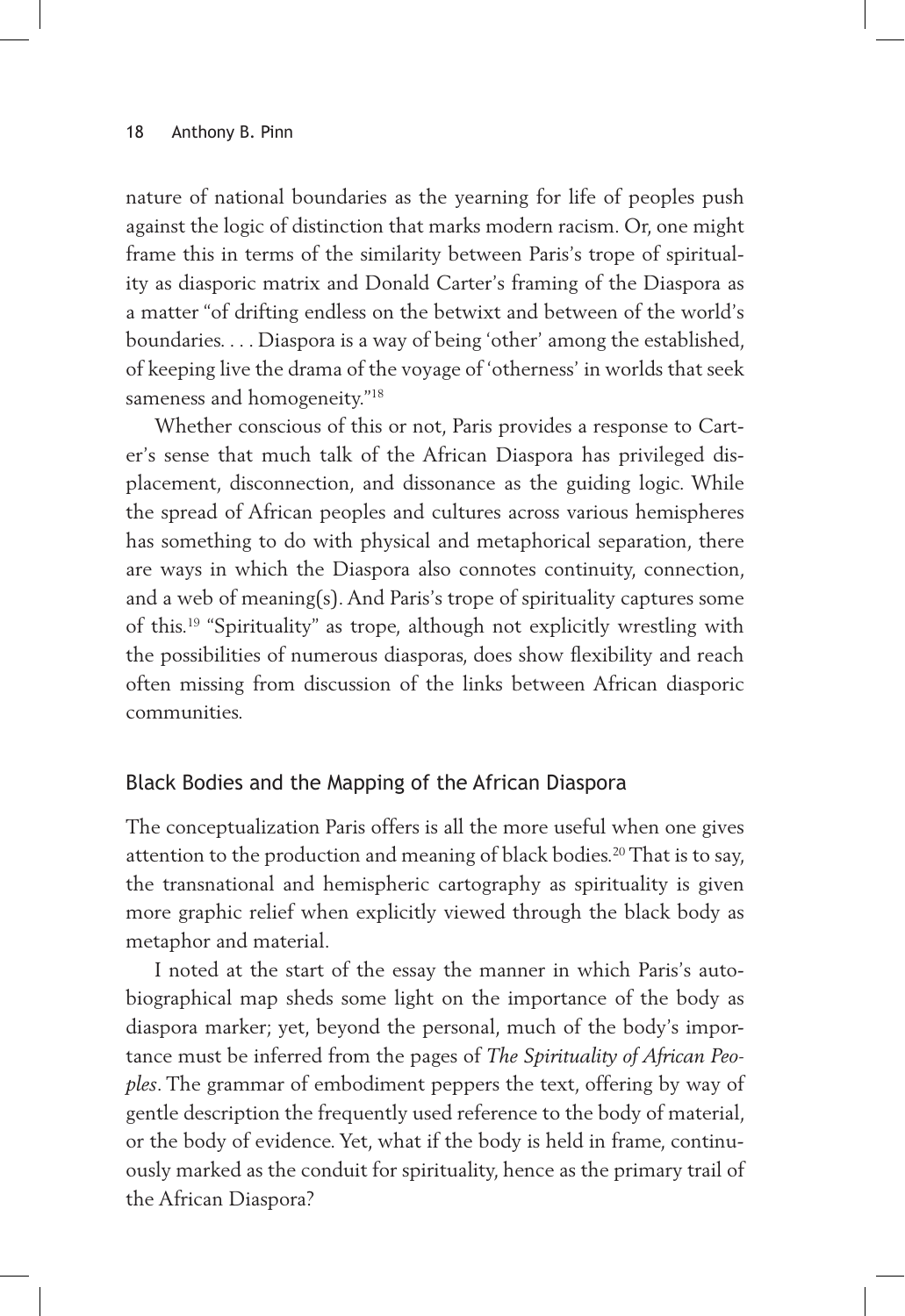Something akin to the above is suggested very early in Paris's book when he notes that the underlying values that shape the progressive activities (related to identity formation, for example) of people of African descent have a power and that the "energizing and unifying power of those values was and is embodied in the thought and practice of African peoples everywhere."21 Perhaps is it more than a metaphorical embodiment at work here.

We might consider this embodiment in a different sense: the force of these values is represented in, through, and by the bodies of African peoples—bodies that are both metaphorically constructed and biomedical realities occupying time and space. What I suggest here is an extension, an experiment, by which we maintain the metaphorical and somewhat veiled attention to the body in Paris's work but broaden it to a joint concern with the body as material and the impact of this complex body on notions of the African Diaspora as a cartography of spirituality.

Paris avoids the dominance of the written text, marking the framing of meaning and identity in both text-based materials and nonwritten text-based developments. This provides an opening: one might then suggest that the body became the primary conveyer for (body as material) identity and meaning. The ethos, or framework of life over against injustice, is (re)presented by bodies—in the way in which bodies make possible production of music, creation of written materials, the communication of relationships, and so on.22

The body is a complex and multidimensional mapping; it is read and deciphered, and it tells the stories of interconnected worlds. In this way, Paris's scholarship serves to echo the story told by his own body as symbol and as material. He, in both word and body, suggests a certain epistemological geography of life that encourages hemispheric thinking as an approach to African American religion: his body bridges several numerous spaces—Canada, the United States, the Caribbean, and Africa. Hints of this position come across when he claims much of African American religious studies involved and continues to entail "various African American religious ethicists, along with church historians and others" focusing "their scholarly attention on various dimensions of the African American historical experience in search of the basic elements for characterizing the perspective(s) of African Americans."23 Perhaps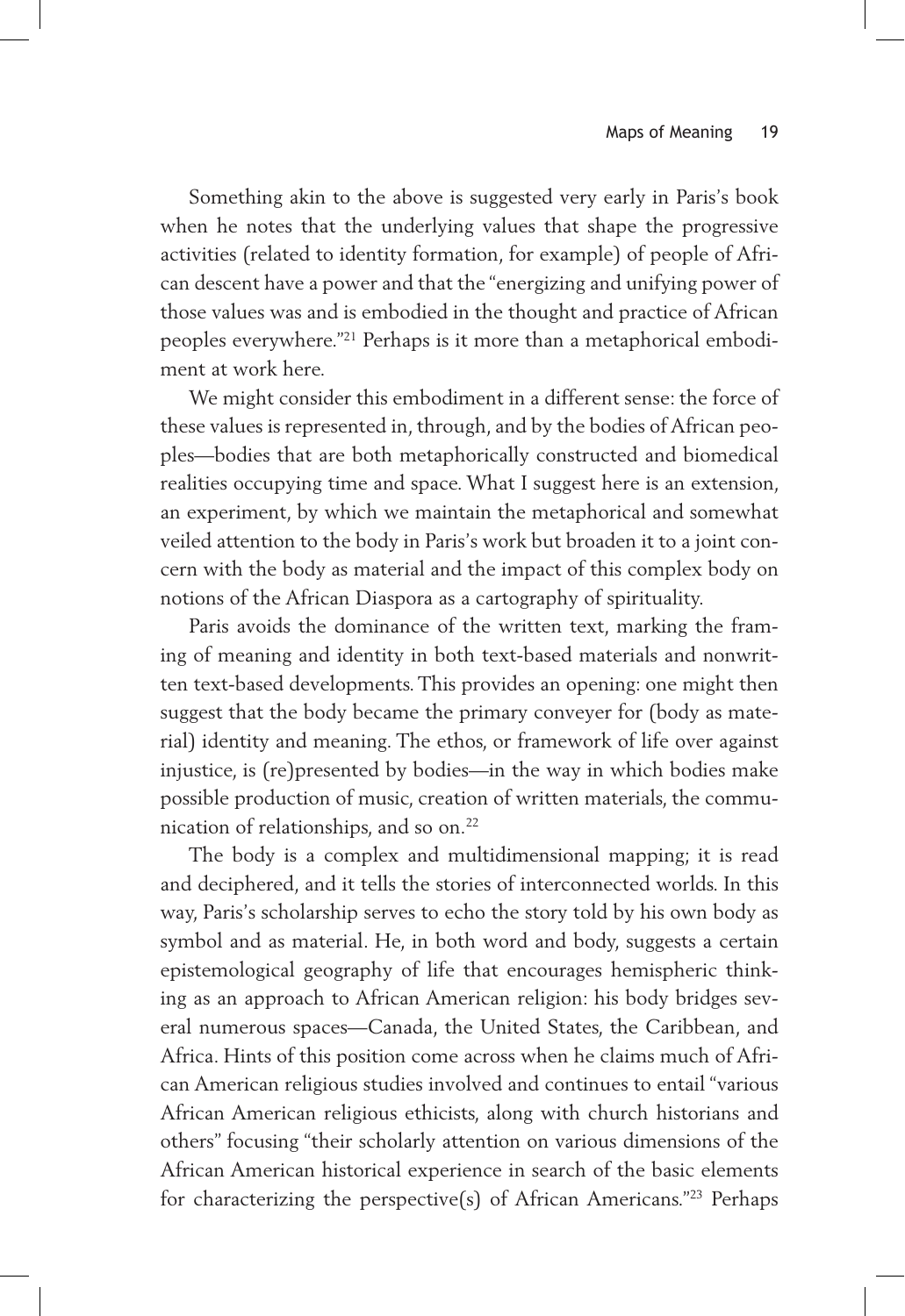this link is closer than we had initially realized, and perhaps it is represented both materially and metaphorically in the bio-autobiographical framing Paris offers. That is to say, the linkage or the commonality is found in all who live in the world through and in a black body.

### The Body and the Religion(s) of African Peoples

The above consideration is worth serious attention, if, for instance, Linda Arthur's assertion holds any merit beyond her rubric of "dress" as "expression of identity."24 In Arthur's words, "we wear our identities on our bodies and our bodies are used by religions to visually communicate world views."25 If this holds, as it should, Paris's African spirituality as trope surfaces and informs through, by, and in the body. By extension religion, if we broaden Paris's framing beyond a unified supernatural orientation, is related to and expressed not in spite of but, rather, through and because of the body (as both material and metaphor for the social system). That is to say, nothing Paris says (or should say) about religion is possible without the (re)presentation of the body in time and space. And my more layered sense of religion is likewise tied to the body. Thus, our two separate notions of religion share an implied assumption within the African Diaspora: "virtues" are indeed embodied.

Perhaps this is why, for example, Christian conversion involves a reframing of the body: "I looked at my hands and they looked new; I looked at my feet and they did too." These lines and others like them suggest something important about the body within the African Diaspora, or within African spirituality as Paris describes it: religion can offer a refashioning of bodies by changing their relationship to themselves, others, and society at large. Physical bodies are defined in new ways, ways that promote ideally their health and well-being. And bodies as symbols of the social system are recast in ways that challenge the legitimacy of the status quo.

If religion involves a "binding together," it might be the case, then, that religion serves to bind together the various modes of the body and in the process tries to create a cohesive and unified whole—a healthy identity tying the individual to collectives or communities. Religion, one might infer from Paris's work, serves as guide—helping us to know (and